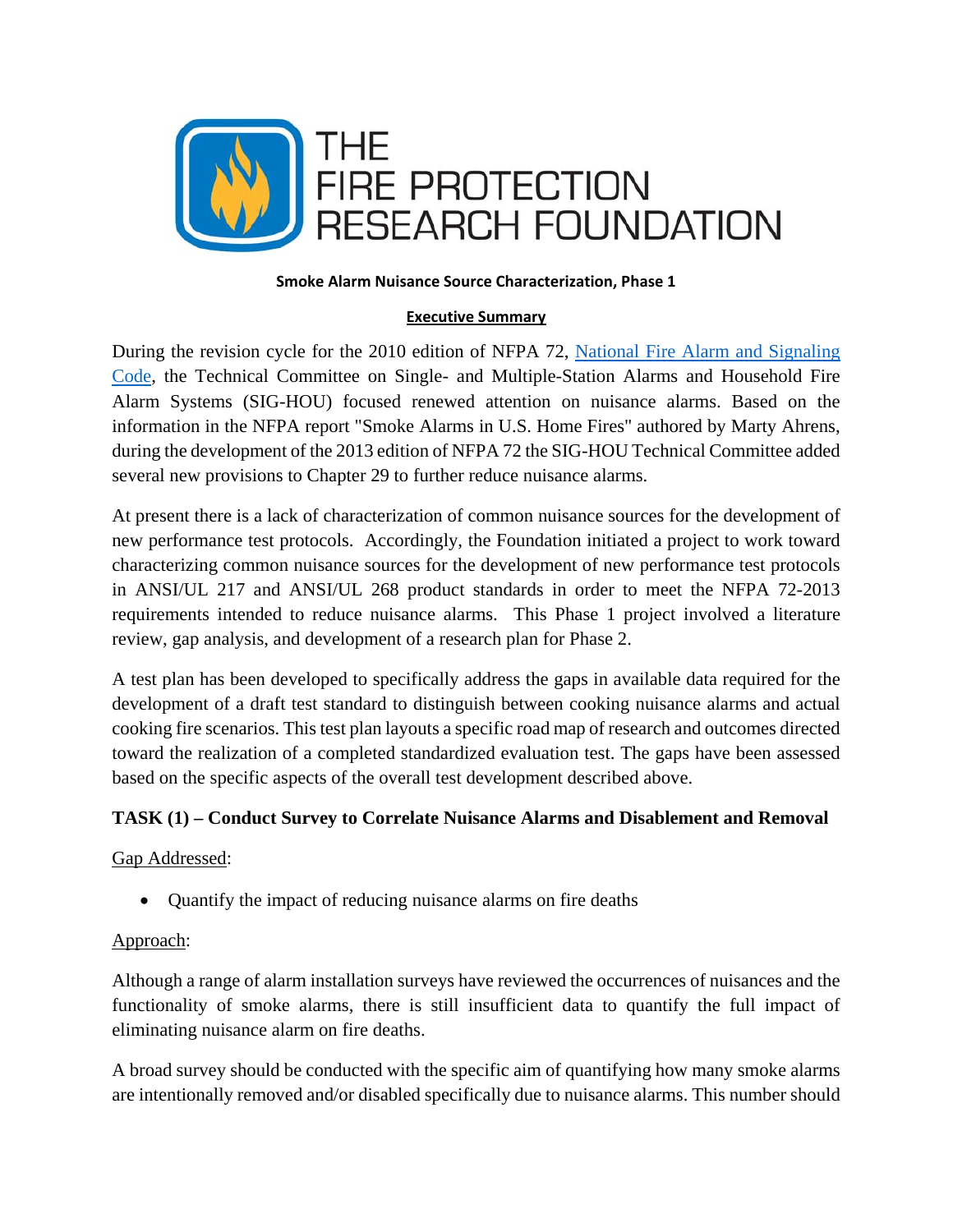be compared to the number of homes that had never installed an alarm, have dead batteries due to negligence, or removed/disabled alarms for other reasons. This information can be used to determine the number of total fire deaths expected to be saved by eliminating nuisance alarms. Ultimately, this could be used in a cost-benefit analysis of requiring nuisance resistant alarms.

# **TASK (2) – Selection of the Test Space**

### Summary of Gaps Addressed:

- Determine the range of common kitchen sizes; and,
- Obtain consensus on the dimensions of the standard test space.

### Approach:

A study of common kitchen sizes, shapes, and dimensions should be conducted. This study would provide guidance on the smallest size kitchens and the distribution of sizes. A representative kitchen size (e.g.,  $20<sup>th</sup>$  percentile) should be selected for standardized testing.

The kitchen size selected should at a minimum allow for the installation of an alarm/detector at a distance of 3.0 m (10 ft) to meet the criteria of NFPA 72 (listing for 1.8 m–3.0 m (6–10 ft) and listing for 3.0–6.1 m (10–20 ft).

The size of the test space is one of the most important criteria for causing nuisance responses in a standardized test. A smaller space will increase the concentrations of particulate and gases and increase the likelihood for nuisance alarms. Consensus should be reached based on information provided by the kitchen size study. A phone conference or meeting among the project steering committee should be conducted to discuss and obtain consensus.

# **TASK (3) – Initial Characterization of Cooking Nuisance Sources**

# Summary of Gaps Addressed:

- Evaluate reproducibility of small, medium, and large particle nuisance sources as defined by Chernovksy and Cleary [22]
- Systematic evaluation of the parameters that may influence cooking source effluent production, such as:
	- o Fat content of ingredients;
	- o Cooking temperature;
	- o Pan size or material; and,
	- o Heat source (gas v. electric).
- Select the set of standardized tests required to bound the particle sizes and produce the most challenging conditions for smoke alarm rejection;
- Establish the repeatability and reproducibility of potential standard tests;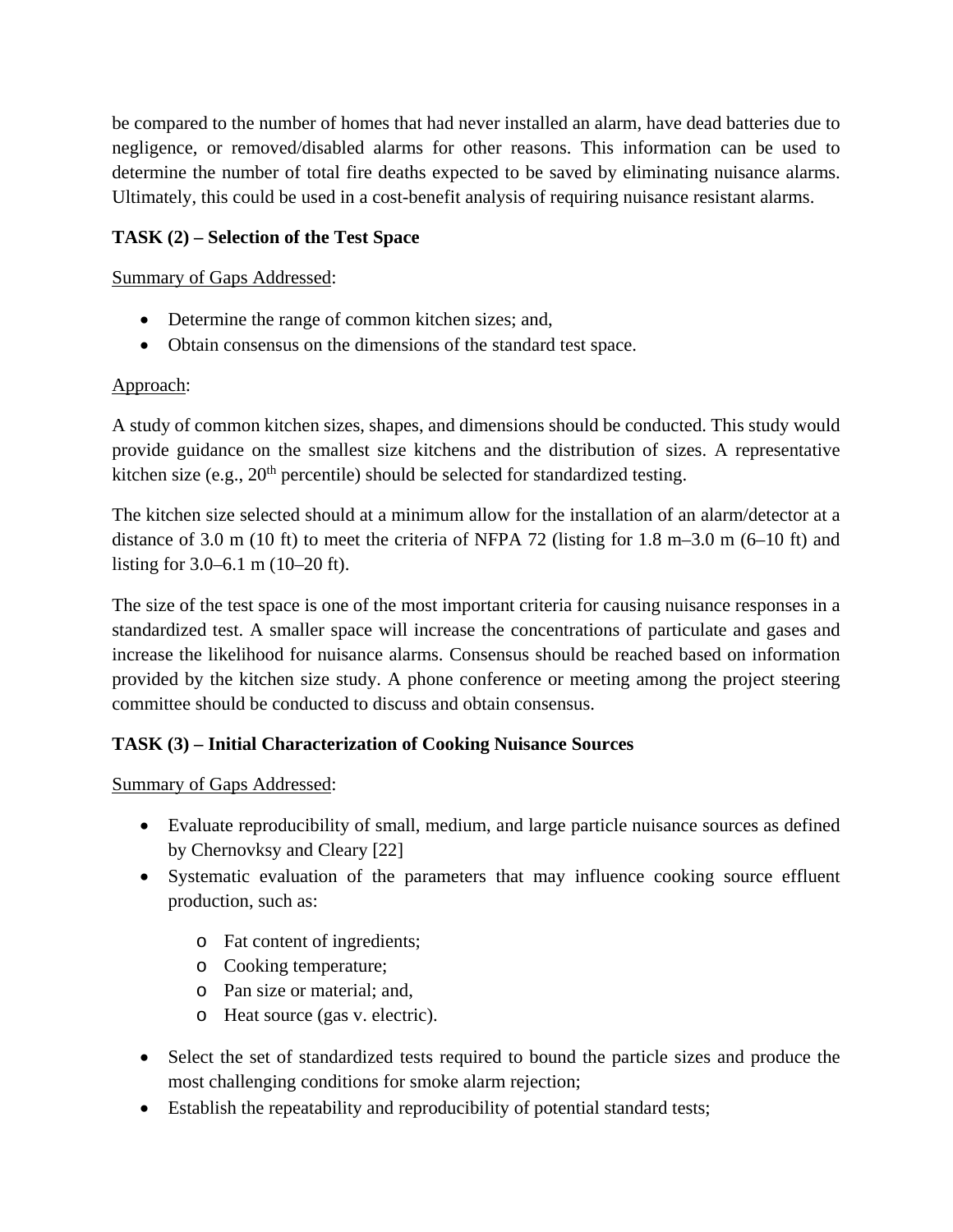- Determine if obscuration, MIC, and CO provide sufficient data for establishing repeatability; and,
- Provide data for determining threshold criteria for nuisance alarms v. valid alarms.

### Approach:

A series of initial tests should be conducted in the standardized test space to characterize the particulate produced by the candidate test sources. At least one source from each of the small, medium, and large cooking particle groups should be selected and tested using clearly defined procedures (temperatures, pots/pans, range type, etc.). A parametric evaluation should be conducted to determine how slight alterations to the test conditions (ingredients, pans, temperatures) may increase the challenges to smoke alarms. Tests should be conducted both with and without forced airflow (but no outside ventilation).

Effluent should be measured and characterized at the ceiling located 1.8 m (6 ft) and 3.0 m (10 ft) from the cooking source. Measurements should include:

- Obscuration;
- MIC response;
- CO concentration:
- Particle size distribution;
- Particle number density;
- Particle mass concentration;
- Air velocity;
- Representative photoelectric, ionization, and CO alarms; and,
- Ambient temperature, humidity, and atmospheric pressure.

The particle sizes and concentrations measured will be used to verify the initial categorization of test methods to provide a range of source types. The results of the parametric study will be used to select the most challenging realistic scenarios with respect to producing nuisance alarms.

The test data should be evaluated to determine whether the response of the MIC, ODM, and CO analyzer can characterize the tests for repeatability. If repeatable measurements are made with these devices, it must be demonstrated that repeatable particle sizes and concentrations are measured for each source. If there is variability in the particulate without variation in the MIC or ODM response, than additional instrumentation must be specified for inclusion in the standard testing.

Normal cooking experiments should be continued until food samples are burned/ruined. This data will be used in a subsequent task to define thresholds for nuisance alarms relative to alarms of developing hazards.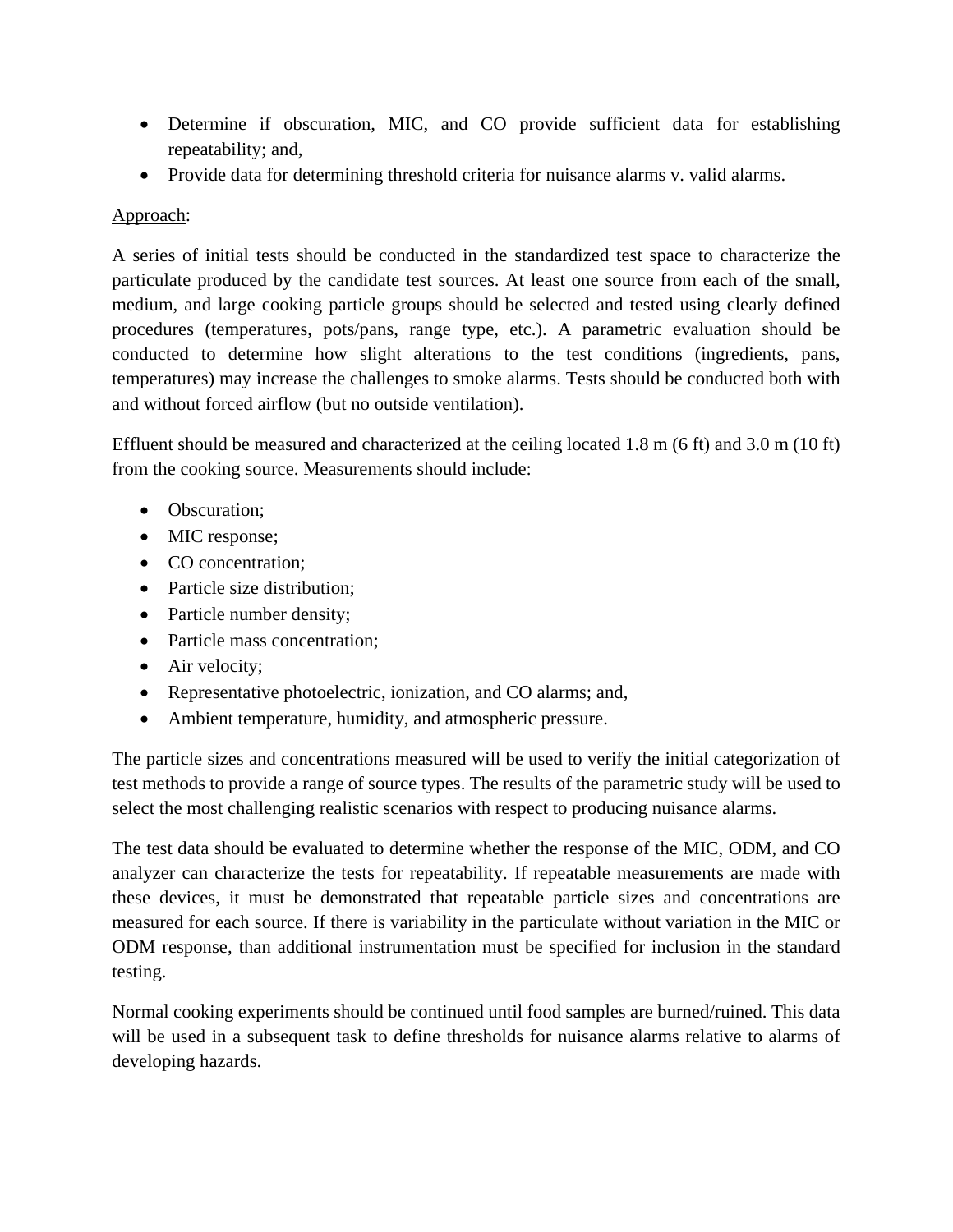# **TASK (4) – Characterization of Non-cooking Sources**

#### Summary of Gaps Addressed:

- Evaluation of representative water mist/steam sources;
- Evaluation of representative dust exposure sources; and,
- Quantifying the effects of long term dust/cigarette smoke exposure on nuisance alarm proclivity

### Approach:

Testing should be conducted to determine the nuisance alarm responses to dust and water mist/steam sources. Tests should be conducted in the standardized test space. The ability to induce nuisance alarm responses with steam/mist generated by boiling water and a hot shower should be comparatively investigated.

An investigation should be conducted into the ability to characterize long fiber dust sources. These sources are common to the household and can easily be found in vacuum cleaners or dryer lint traps. It will be necessary, however, to develop a method for characterizing (or filtering) this type of particulate for inclusion into standardized testing.

After characterizing fiber dusts exposure testing should be conducted. It should be determined whether exposures to suspended dust particulate can (1) induce nuisance alarms with short term exposure, and/or (2) increase the overall sensitivity to other nuisance sources after long term exposure. After long term dust exposure to smoke alarms, a selected set of cooking nuisance source tests should be repeated and any changes in response recorded.

Comparable long term exposure testing could be conducted with exposure to cigarette smoke. Smoke alarms should be subjected to high levels of smoke for a sustained period and any alterations in nuisance response evaluated.

### **TASK (5) – Committee Meeting to Determine Final Test Criteria**

### Summary of Gaps Addressed:

- Select standardized nuisance sources;
- Determine criteria for conduct of a valid test:
- Defining the threshold criteria for nuisance alarms vs. valid alarms; and,
- Defining minimum requirements for listing alarms/detectors as "nuisance resistant."

### Approach:

The initial cooking and non-cooking nuisance test data will be summarized and presented to the project steering committee. The committee will review the data and discuss to select the final sources and criteria for evaluation.